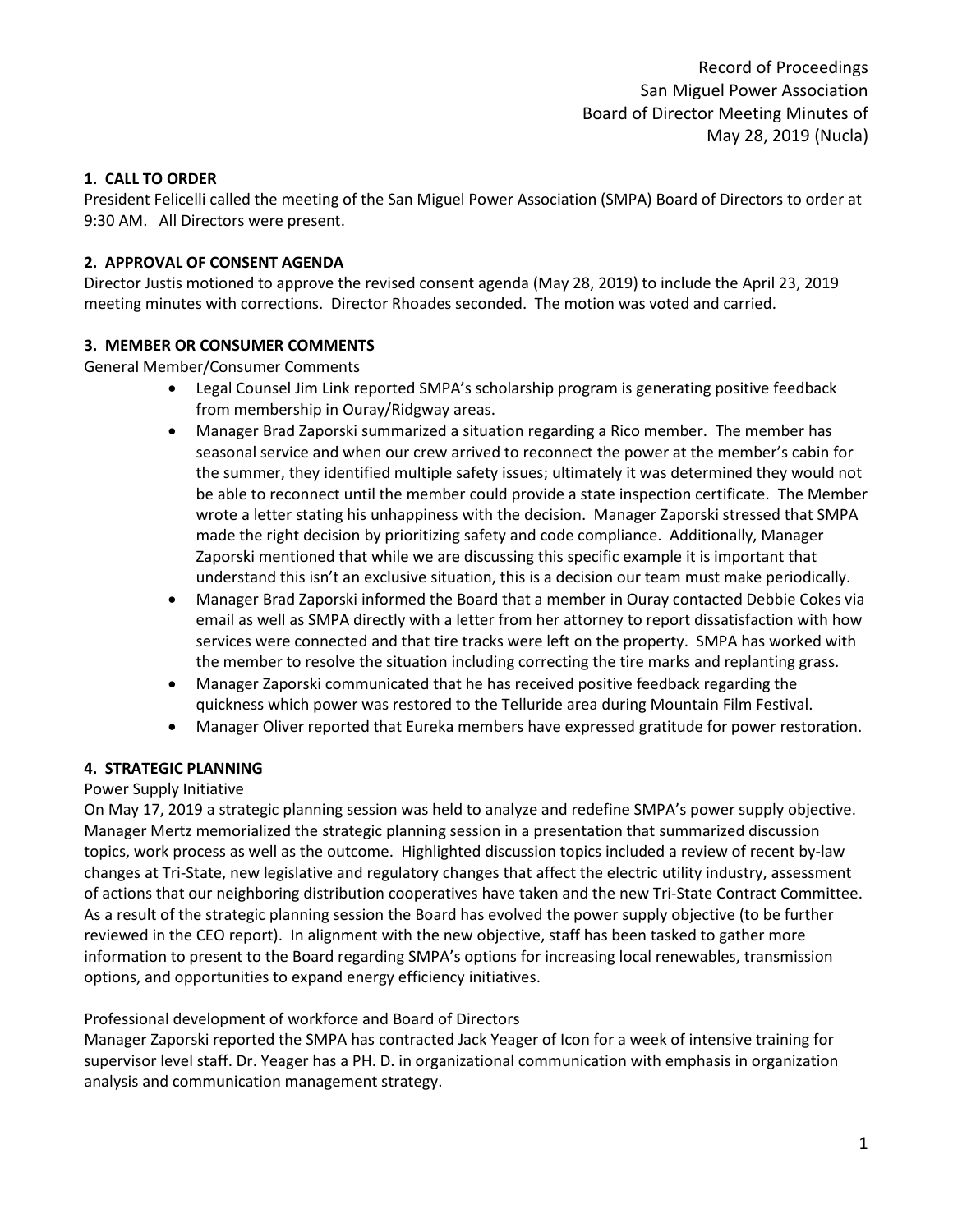## **5. CEO REPORT**

### **C.E.O. Items**

### Legislative Conference

Manager Zaporski reported that he and Director Felicelli attended the Legislative Conference in Washington D.C. National Rural Electric Cooperative Association (NRECA) educated attendees on four targeted topics to be addressed at this Legislative Conference. The first topic was a request to reclassify the cooperative pension plan designation from a single employer plan to multi-employer plan which is considered lower risk and could lower the pension benefit insurance by millions of dollars. The second topic requested an update to a tax code that currently makes the cooperative industry to choose between nonprofit status or the ability to receive disaster relief funds. Third topic was to communicate that the proposal to privatize the Power Market Authority (PMA) is not something that is in the best interest of our membership as it would result in a rate increase for power. The fourth key talking point was to remind our legislators to remember Rural America when they are formulating their trillion-dollar infrastructure plan.

### Annual Meeting

Communications Executive Alex Shelly updated the Board on details and agenda of the upcoming Annual Meeting that will take place on June 6, 2019 at our Ridgway location. "Through the Lens" is the theme of this year's meeting. Mr. Shelly highlighted that the concept of the theme is a result of looking back on SMPA's history and observing that through all 80 years we have approach tough decisions and transitions with the same forward-looking approach as we do today. He noted that our keynote speaker is Tri-State G & T's new CEO, Duane Highley and that we are expecting a higher than normal attendance.

#### Strategic Planning Session

Following the review of the strategic planning session, the Board collaborated on finalizing the language for updating the strategic objective which resulted in the following verbiage:

- In alignment with SMPA's mission to demonstrate corporate responsibility and community service while providing our members with safe, reliable, cost effective and environmentally responsible electrical service, we shall further explore all power supply options.
- SMPA shall develop an all-encompassing program to expand energy efficiency and local renewables.

Director Justis voted to approve the modified strategic objective pursuant to our strategic planning session and Director Garvey seconded. The motion was voted and carried.

Manager Zaporski introduced Board Resolution 2019-03. He informed the Board that the purpose of Board Resolution 2019-03 is to identify that Resolution 2018-02 has been fundamentally fulfilled and has resulted in the modified strategic objective. While the language has not been finalized for the resolution, he would like to communicate the new objective to our membership at the upcoming annual meeting and therefore requested the Board approve the resolution in concept, subject to a final ratification at the next Board of Directors meeting. Director Alexander motioned to approve the resolution in concept at this date and have the final draft sent to the Board before it is re-ratified. Director Rhoades seconded. The motion was voted and carried.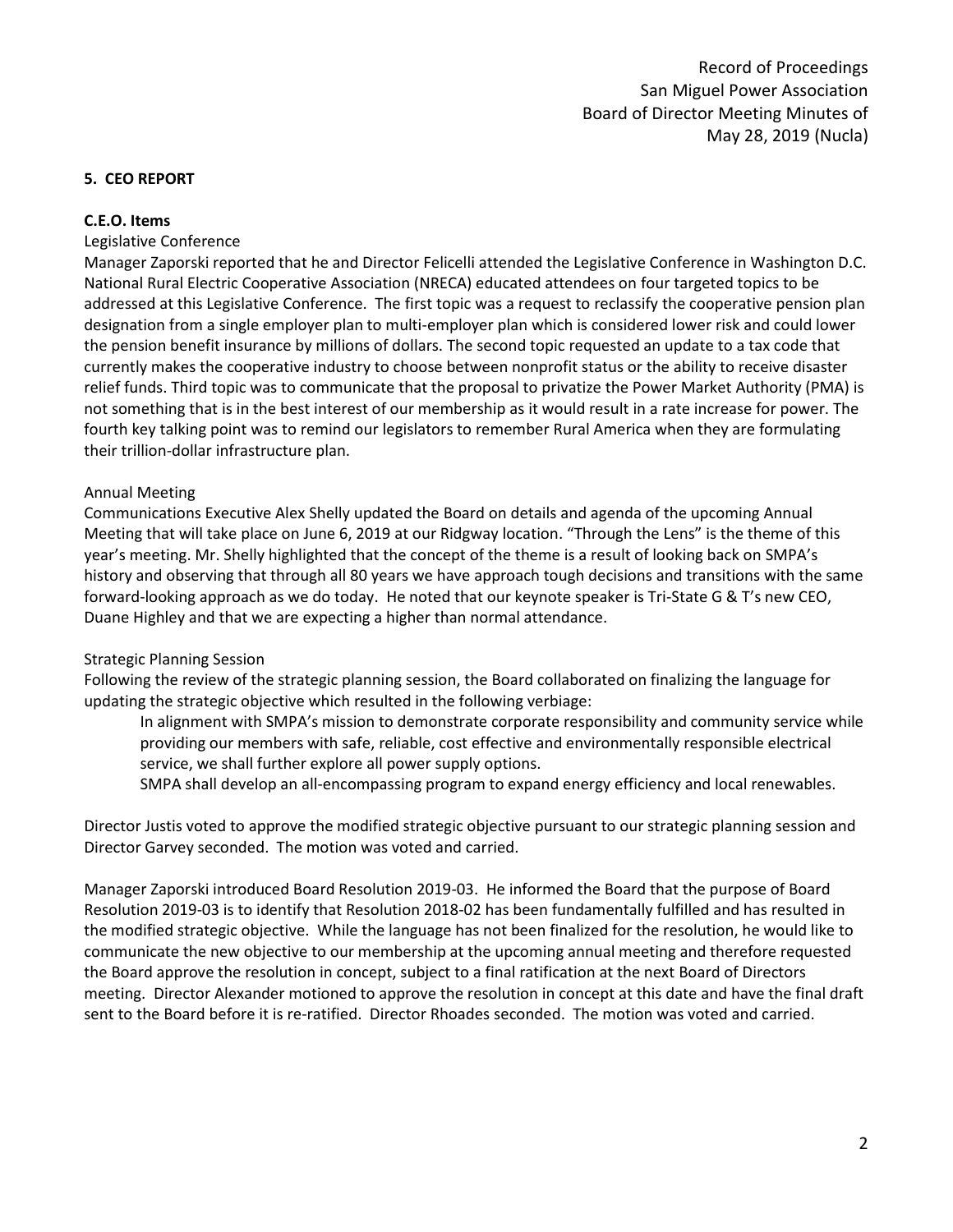## **Introduction of Employee Guests**

Manager Zaporski introduced Kelli Busch, our new Member Service Representative in the Nucla office. Kelli gave a brief introduction citing that she is lifelong Redvale resident with extensive guest service experience and she is extremely excited to be part of the SMPA team. Also, in attendance was Alex Shelly, Communications Executive; Paul Enstrom, Safety and Regulatory Compliance Coordinator; Jeremy Fox, Service Planner Supervisor and Danielle Rodriguez, Human Resources and Admin. Coordinator.

## **Corporate Donations**

### San Miguel Basin Fair Livestock Sale

Director Garvey motioned to donate \$2,500 to the San Miguel Basin Fair Jr. Livestock Sale; requesting Basin to match SMPA's donation. Director Rhoades seconded. The motion was voted and passed.

### San Juan Board of Cooperative Education Services (BOCES)

Director Rhoades motioned to support the San Juan Board of Cooperative Education Services in their mission to assist students in the learning and exploration in math, science, engineering and technologies by donating \$500 to the organization and requesting a \$500 Basin donation match. Director Justis seconded. The motion was voted and carried.

### Telluride Arts

Director Justis made a motion to donate \$2,500 to Telluride Arts for establishing permanent electrical services at the Telluride Transfer Warehouse; requesting Basin to match SMPA's donation (match request to include Director Felicelli's \$100 donation and Director Justis donation of \$100, for a total of \$2,700 match request). Furthermore, that the \$1,025 SMPA expense be provided 'in-kind' to the organization. Director Cokes seconded. The motion was voted and approved.

# Norwood 5th Grade Recycling Committee

Once reviewed it was determined it was appropriate that the Norwood 5<sup>th</sup> Grade Recycling Committee request be further reviewed and/or granted at the staff level per Donation Policy 9.01, noting it is less than \$500.00.

#### Ouray Summer Club Basketball

Upon discussion it was determined it was suitable that this request be reviewed and/or granted at the staff level per Donation policy 9.01, noting it is less than \$500.00.

## **Board Donations**

Director Felicelli donated \$100.00 to Telluride Arts. Director Justis donated \$100.00 to Telluride Arts. Director Rhoades donated \$100.00 to Ouray Basketball.

#### **Finance Update**

Manager Mertz reviewed the current financial report with the Board. Overall cash position remains steady; it is healthy and consistent with SMPA's strategies for liquidity, revenue deferral, capital expenditures and overall operational needs. Manager Mertz also reported that audit of the 2018 is in the final stages and anticipates that it will be finalized soon.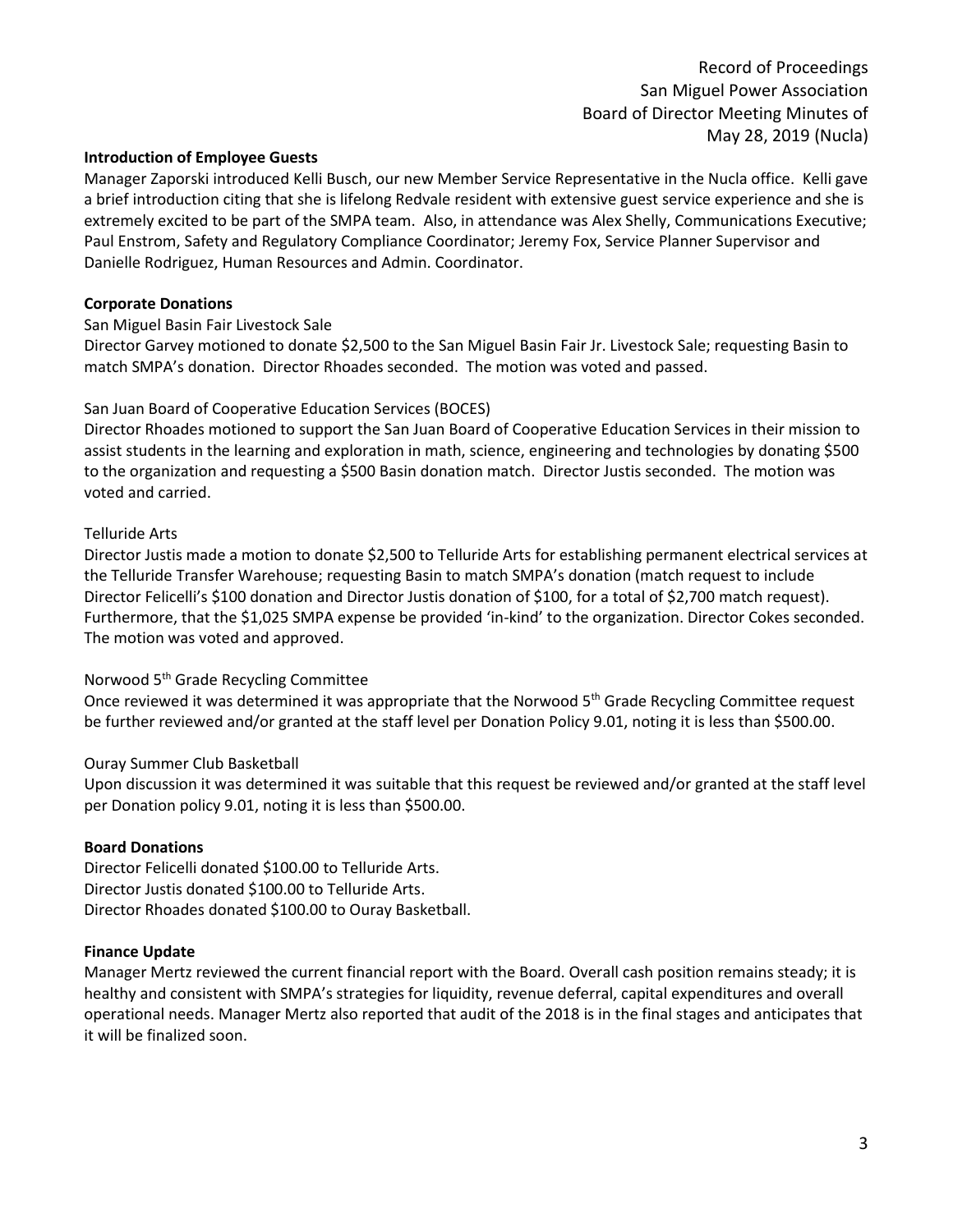## Coop Director Finance Training

Manager Mertz provided an overview of general accounting terms, including a quick review of debits, credits, assets, income statement and balance sheet definitions.

### **Marketing & Member Services**

Manager Freemen reviewed the member services report highlighting the savings generated by our agreement to purchase power from Pandora Hydro. Additionally, he explained the Capital Credit Retirement process (also known as Member Dividends) and provided a status update on unclaimed checks. He informed the Board that SMPA continues to work on the Last Dollar Solar Project.

### **Information Technology**

Manager Tea reported that the barcoding project is fully implemented at all three warehouses. Manager Tea reviewed features on the Call to Order app and highlighted some user tips for the Board.

### **Administration & Human Resources**

Danielle Rodriguez, HR & Admin. Coordinator, reviewed the Administration and Human Resources report, noting that the Telluride Area Serviceman, Tom McLeod submitted his retirement notice with a last day of May 30, 2019. The job was posted internally; KJ Johnson interviewed, was offered and accepted the position.

### **Engineering**

Manager Riley reported to the Board that SMPA is planning on a 2021 construction schedule for the Red Mountain Project. The date takes into consideration the time needed get through the permitting process. Manager Riley also reported that the agreement defining Tri-State's level of financial participation in the Red Mountain Project has been finalized*.* 

## **Operations**

Manager Oliver provided an update on service repairs following the avalanche repairs; Revenue has been fully restored and the section from Revenue to Ruby Trust will be reenergized by July 4, 2019. The sections past Ruby Trust will be retired and removed since they have not been used in years. Manager Oliver reported that we have put catenary on the line to Eureka to increase aerial visibility.

Manager Oliver reviewed the process that SMPA has developed to address unsafe meters. SMPA is prohibited from knowingly reconnecting unsafe meters. When SMPA identifies an unsafe meter; we will provide the member/homeowner a letter stating that the homeowner has 45 days to provide SMPA with a plan to fix the problem; if the homeowner does not respond to us within 45 days with a solution to resolve the issue, the State Electrical Inspector will be notified who will then likely red tag and disconnect the meter. Once the homeowner can provide SMPA with a certificate from the State Electrical Inspector, we will reconnect the power. It is important that we are consistent in our message, standard and process regarding unsafe meters.

## **Safety and Regulatory Compliance**

Safety and Regulatory Compliance Coordinator Enstrom noted that there were not any reportable accidents. He reported that a new mobile program called "SiteDocs" will be implemented to give employees mobile access to all forms and documents used in the field. The result will be a paperless process with enhanced tracking and faster processing.

Paul Enstrom informed the Board that the Beaver Fire mediation has been settled.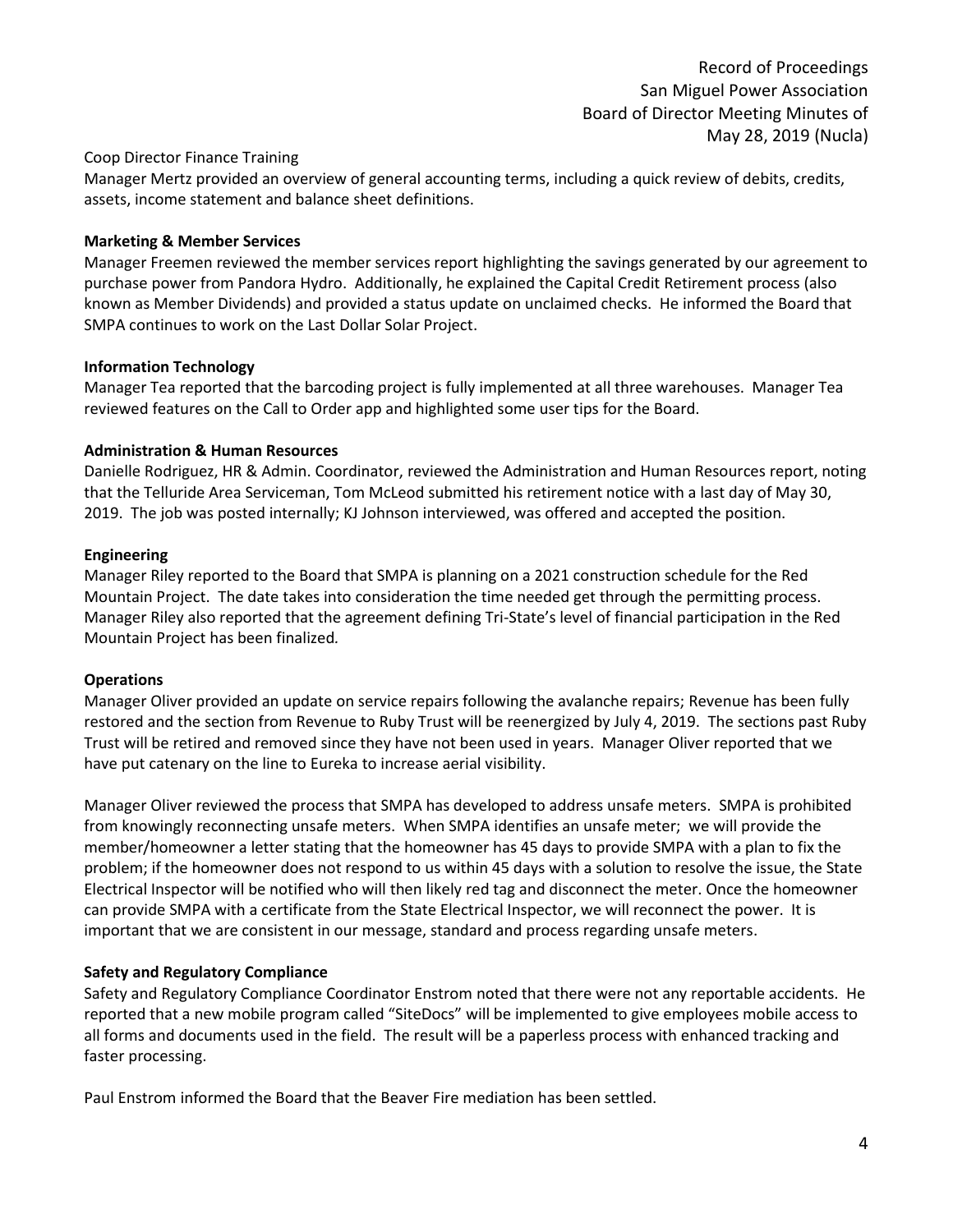# **6. ATTORNEY'S REPORT**

Legal Counsel Jim Link reviewed Senate Bill 107 regarding broadband infrastructure installation.

Director Rhoades made a motion at 2:35 PM to enter into executive session for personnel and contractual issues. Director Cokes seconded. The motion was voted on and carried. The Board entered into executive session at 2:35 PM and came out at 3:05 PM. While in executive session no decisions were made, nor votes taken.

# **7. ASSOCIATED MEETING REPORTS**

CREA- Debbie Cokes

Director Cokes informed the Board that the most recent CREA meeting took place in Pueblo, CO. The first day of the meeting was spent touring a dispensary. The subsequent day's meeting was hosted at the San Isabel Electric offices. San Isabel Electric CEO, Reg Rudolf spoke, highlighting his belief that the future success of cooperatives is in providing what people want such as jobs. Following Mr. Rudolf presentation, a representative from Action 22 spoke. Action 22 is a group that represents Southeast Colorado as advocate for legal and economic issues. The representative, Sarah Blackhurst, communicated the message that co-ops are underestimated and proposed working together to produce a series of short videos to help promote cooperatives messaging, specifically targeting state legislators.

Western United- Dave Alexander

Reported that he the new barcoding in our warehouse is integrated with Western United systems.

Eco Action- Jack Sibold N/A

## Tri-State- Jack Sibold

Director Sibold recounted items that Tri-State's new CEO, Duane Highley discussed at the meeting. Mr. Highly commented that the Tri-State staff is the best he has ever worked with. Mr. Highley noted that it was a difficult legislative session as well as addressed PUC control over Resource Planning. Mr. Highley has met with many cooperatives as well as the Sierra Club, and Guzman. Mr. Highly identified the importance of establishing a responsible resource plan. Director Sibold also reviewed slides from Tri-State Board Meeting.

## **8. BOARD TRAVEL**

Manager Zaporski will be on vacation the week of June 17<sup>th</sup>.

Manager Zaporski reported that he has been asked by CREA to be the Colorado Manager Representative to represent CREA at the lighting of the Guatemala project. Travel dates would be September 7 – 12, 2019 and it will be fully paid by CREA. The Board is supportive of Manager Zaporski traveling to Guatemala on behalf of CREA.

## **9. MISCELLANEOUS**

Director Justis moved that Director Cokes be appointed as the CREA delegate. Director Rhoades seconded. The motion was voted and carried.

## **10. BOARD CALENDAR REVIEW**